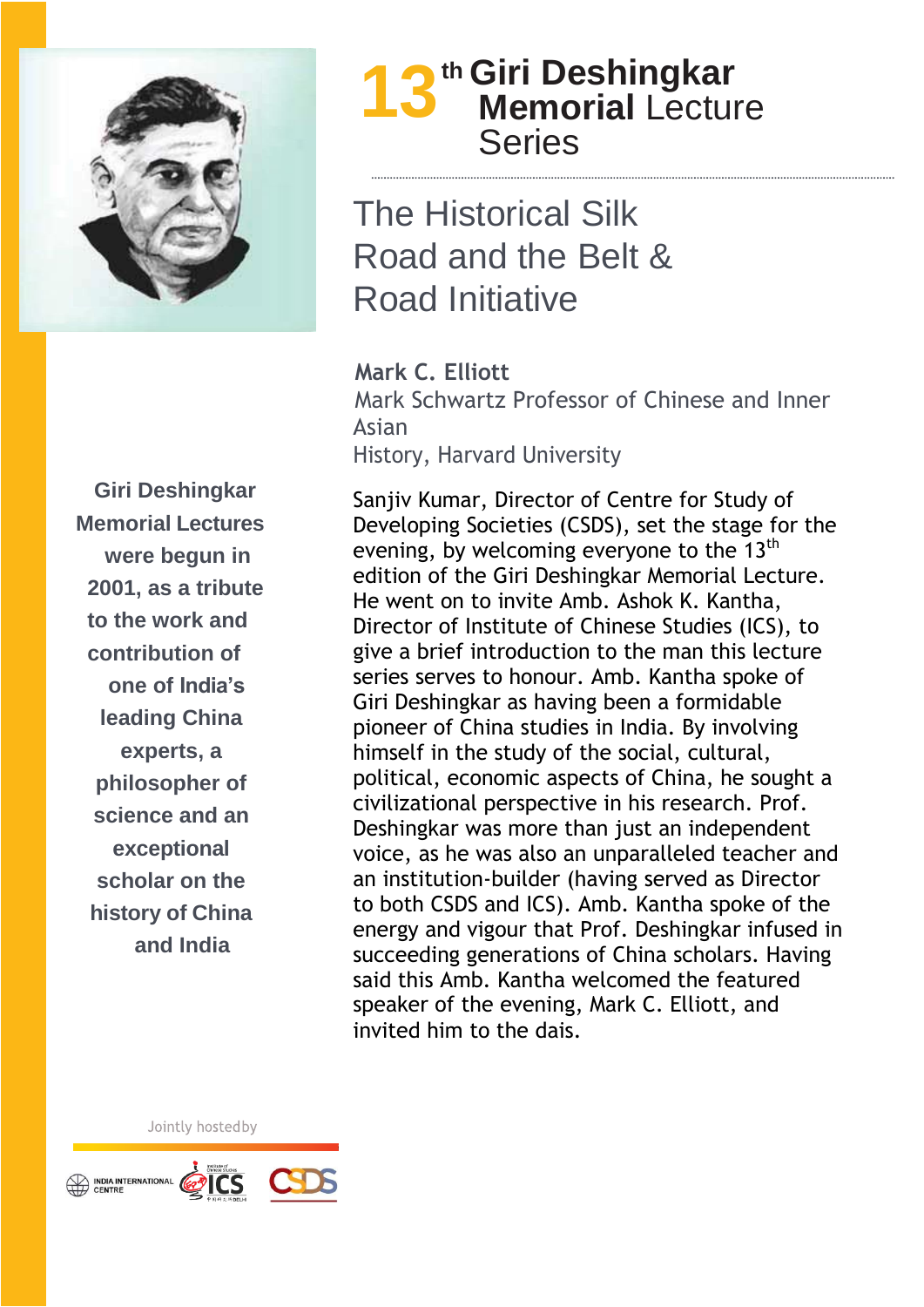

 Before commencing with his lecture, Elliott took a moment to remember Roderick MacFarquhar, who recently passed away. MacFarquhar was a consummate China Scholar at Harvard University among his many other distinctions and honours. With this Elliott began his presentation on drawing out the historical connection between the 'old' Silk Road and President Xi Jinping's flagship Belt and Road Initiative (BRI).

When the BRI was announced, it seemed too fantastic and too ambitious to be taken seriously. President Xi Jinping was newly appointed to his position, and to a western observer like Elliott, the true potency of his leadership was still relatively unknown. But at this juncture, by most standards of measure, the BRI can be deemed very successful. Most importantly, it has captured the attention of people around the world. Elliott emphasized that this measure of success necessitates a thorough and well-rounded understanding of what the BRI is trying to achieve. Being a historian, Elliott was intrigued by the naming of this ambitious project and sought to explore the connection between the 'new' Silk Road and the 'old' Silk Road. With this introduction, Elliott laid out a brief description of the scope and size of the BRI - 81 countries, US\$ 1 trillion and spanning a tremendous geographical expanse. Elliott noted that the economics of the BRI projects don't always add up, and in several circumstances, the BRI has faced challenges and problems in different facets. Challenges faced range from qualms of environmental impact/sustainability, questions of Chinese motives/perception problems and the political fallout in partner countries. In the most critical of challenges, questions emerge whether BRI serves a 'new kind of colonialism', as critics draw parallels between the 99-year lease agreement of Hambantota port in Sri Lanka and Hong Kong in the late  $19<sup>th</sup>$  century. However, Elliott is quick to admit that, the BRI is viewed very positively in other quarters, and welcomed as 'badly needed investment'. The coverage of BRI in Chinese media is obviously positive, making linkages with the idea of a 'Chinese dream' and the revival of an old Silk Road. Elliott argued that the projection sought for the BRI is framed as a legitimating claim. This claim suggests that the new Silk Road is nothing but restoration of a historical norm of economic relationships.

In order to assess this claim, Elliott traced the origins of the historical concept of the Silk Road. The idea of the Silk Road was a European invention, being first coined in 1877 in a paper presentation to the German Geological Society by the geographer Ferdinand von Richthofen. Richthofen arrives at this idea, not by sifting through ancient Chinese texts but by applying his geographical knowledge of that terrain, and supposing the existence of such a trade network. Richthofen theorized that this trade was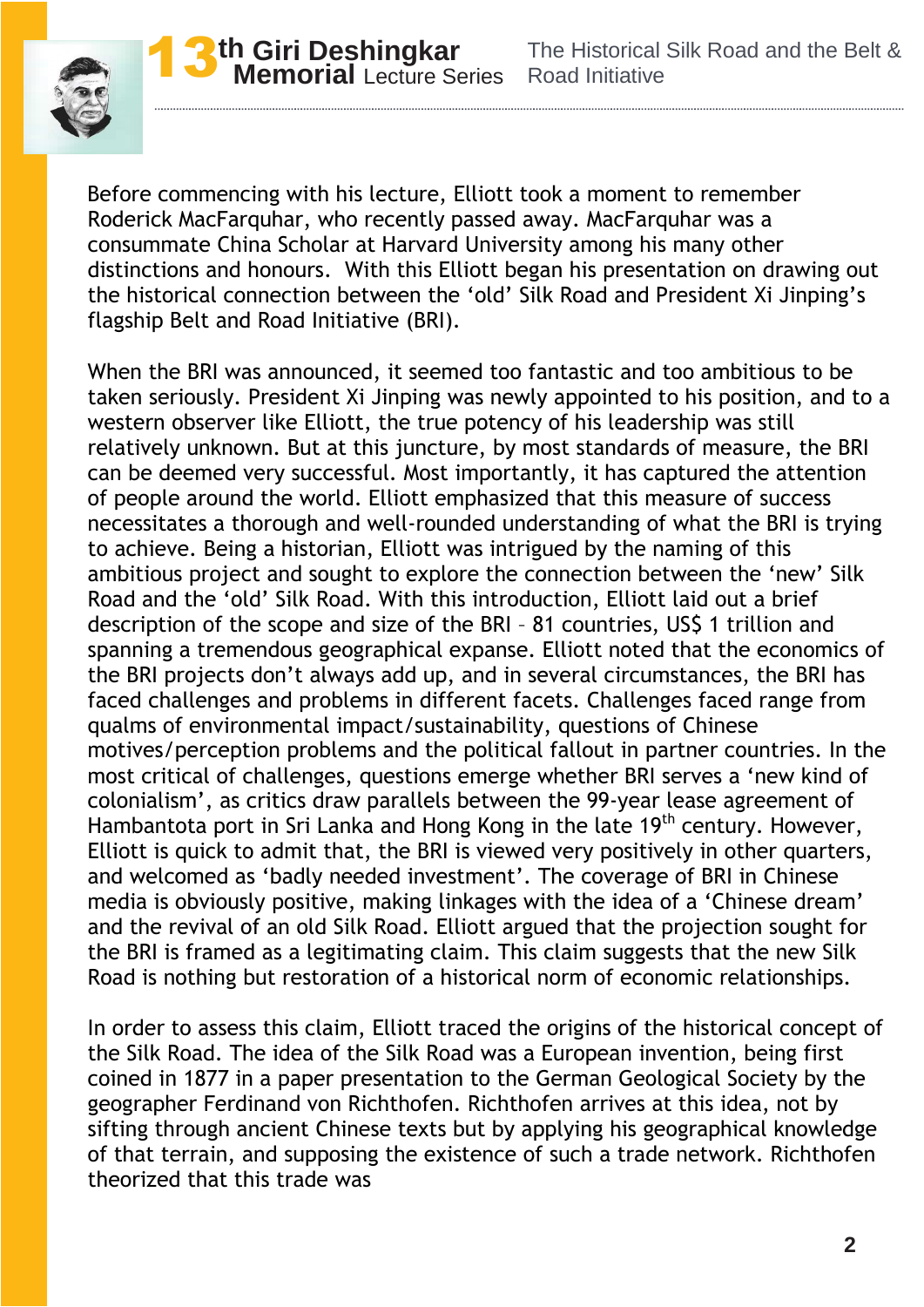

directly reflective of political power and singled out the role silk played in arranging this trade network. Richthofen inferred that trade on the historical Silk Road stepped into high gear as the Han dynasty established its power in the region around 120 CE. Since then the notion of a historical Silk Road, along which goods, people and ideas travelled far and wide has taken over. However, silk didn't matter as much as a good, but as a store of value – a currency used across towns and marketplaces along the Silk Road. Along with Richthofen, Elliott mentioned figures like Sven Hedin, Aurel Stein, and Paul Pelliot whose works have built upon the idea of the historical Silk Road. Materials found in Dunhuang show that music, fabrics, textiles, dance, scripts, ideas, and religion moved along this network and changed cultures in very significant ways. It was the 1980 joint documentary television series on the Silk Road by Japan Broadcasting Corporation (NHK) and China Central Television (CCTV) that catalysed the currency of the Silk Road idea. The romance of the idea has since then blown up and propelled the tourism industry in the region. With this, Elliott argued, that the Silk Road is firmly planted in everyone's imagination - including Xi Jinping's imagination.

 All the documentation and excavation done on the subject has allowed for a better understanding of history and Elliott averred that there was not so much trade taking place on the Silk Road. The little trade that took place, didn't involve silk much either. Recent work on the subject argues that powerful nomad groups extorted enormous amounts of silk from the Han Chinese and redistributed them along the Silk Road network. This is contrary to the picture of power-relations drawn by Richthofen, and goes to show that the economic angle on the Silk Road might have been incidental. Instead, the Silk Road for the Han was about getting political and military allies in Central and West Asia. In this pursuit, the Silk Road facilitated movement of political emissaries and the gifts being carried with them in diplomatic missions. Elliott contends that the historical Silk Road wasn't about commerce; instead it was about diplomacy and geopolitics. In this way, the 'new' Silk Road does have a very deep connection with the 'old' Silk Road. Keeping in mind that economics isn't the only aspect of BRI, there is significant stress on connections between states, and positioning of political power. Elliott concluded his lecture by noting that while the scale of infrastructure projects undertaken doesn't find basis in history, the geopolitical strategy underpinning the BRI does have ample precedent.

 On this note, Amb. Kantha thanked Elliott for the fascinating presentation on the connection between the 'old' and 'new' Silk Roads. He opened the floor for questions from the audience. One audience member asked whether the BRI could be compared to the Marshall Plan. Another question was posed on the need for BRI, when other initiatives like the SCO already existed. Elliott answered the first question by distinguishing the level of involvement of US in